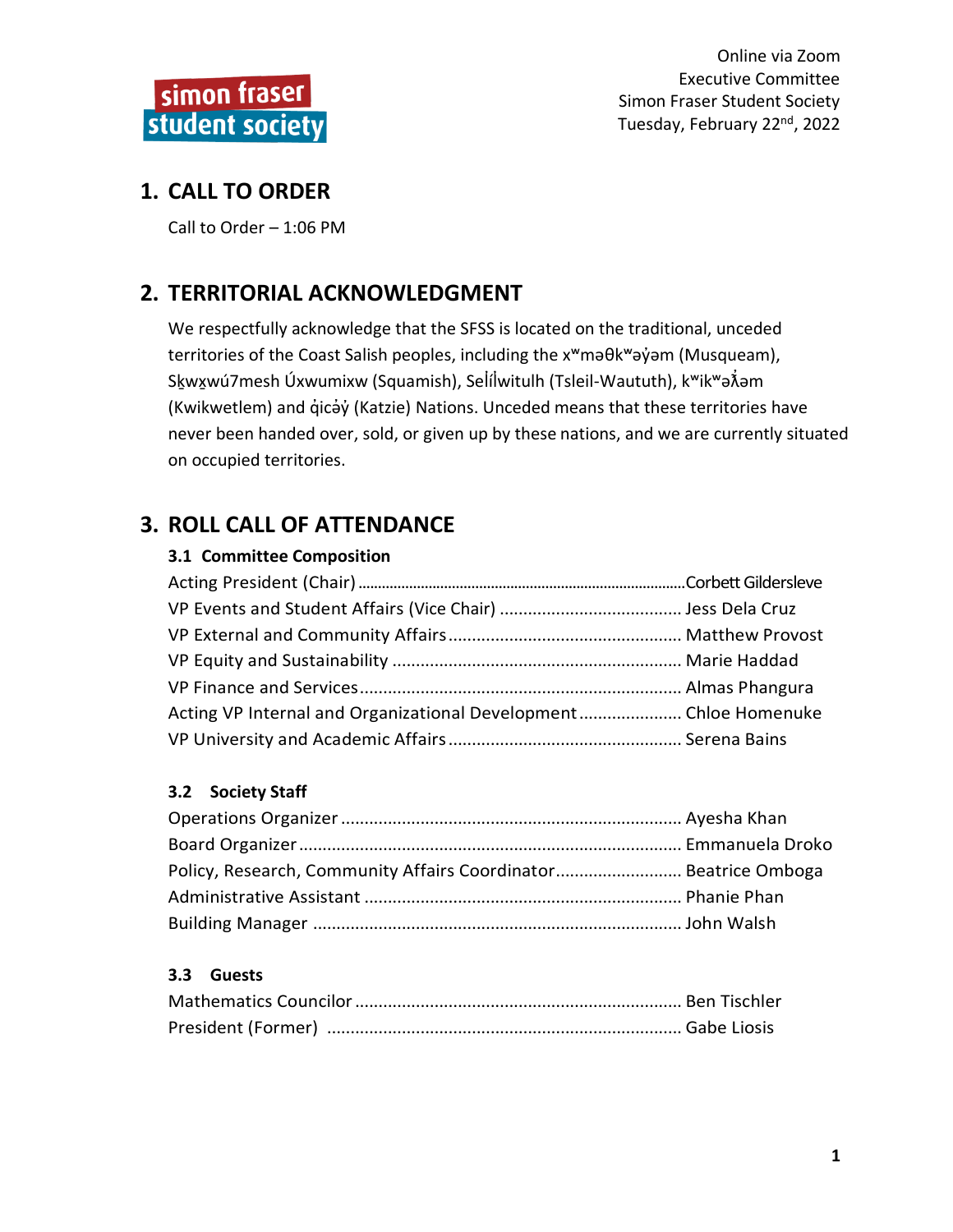

# **4. CONSENT AGENDA**

## **4.1 CONSENT AGENDA**

Be it resolved to adopt the consent agenda by unanimous consent.

#### **CARRIED UNANIMOUSLY**

## **4.1.1.MATTERS ARISING FROM THE MINUTES - MOTION EXEC 2022-02-22:01**

Be it resolved to receive and file the following minutes:

- EXEC 2022-01-25
- EXEC 2022-02-08

# **5. ADOPTION OF THE AGENDA**

## **5.1 MOTION EXEC 2022-02-22:02**

## **Matthew/Jess**

Be it resolved to adopt the agenda as presented.

## **CARRIED AS AMENDED**

- Add Motion 8.2 Associate Vice-President External & Community Affairs Appointment
- Add Motion 8.3 New Mode Subscription
- Add Motion 8.4 SFSS Executives Support to Kickstart the Vancouver Black Library
- Add Motion 8.5 Funding for SFSS Black History Month Events
- Add Discussion item 9.5 SFSS Response to SFU's 2022-2023 Budget
- Add Discussion item 9.6 SFSS Election and Referenda Next Steps
- Add Discussion Item 9.7 Executive Committee Approval for Important Updated SUB Safety Protocols to be Aware of
- Add Discussion Item 9.8 "Engagement with SFU Students and Communities", presented by the Executive Director of Communications and Marketing "Kristin Linklater"
- Add In-Camera item 'SFSS Council Meeting'
- Extend the meeting until 7:00 PM.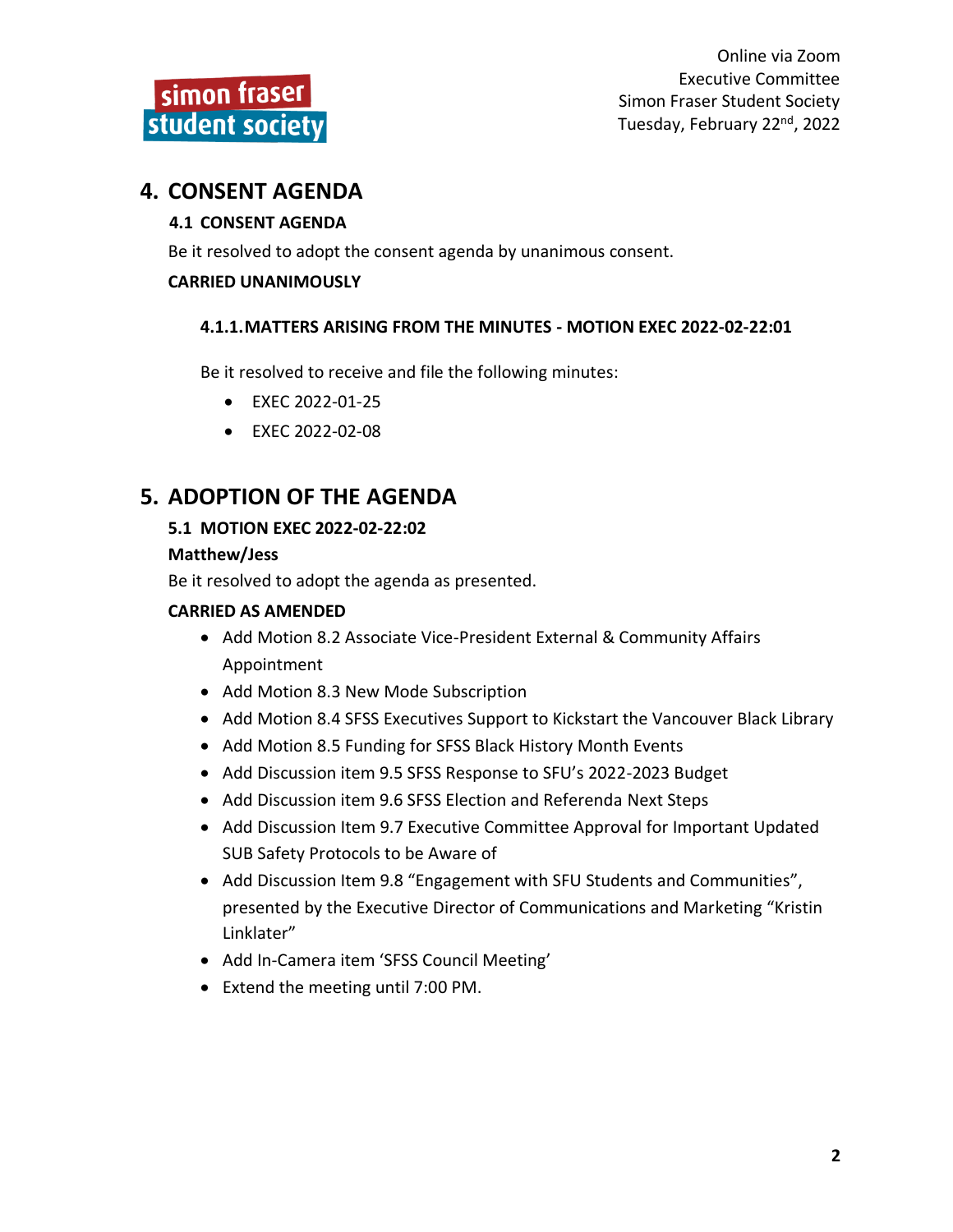# **6. REPORTS FROM COMMITTEES**

## **6.1 Reports from Executive**

- Corbett Gildersleve:
	- o Took care of the Referenda campaigns for 2022/23 and the Executive Committee Elections for SFSS 2022/23.
	- o Met with staff to discuss HR matters.
	- o Attended the 'No Cops on Campus' meeting to represent the SFSS and bring a motion to council for SFSS enforcement.
	- o Working on the Executive Retreat happening Friday, February 26, 2022.
- Jess Dela Cruz
	- o Hosted a career building workshop for BIPOC Committee with Ayesha and Dipti.
	- o Finish up documents for Person of the Year Award.
	- o Met with MSC and Building staff to discuss logistics surrounding in-person events.
- Matthew Provost
	- o Discussed bookable spaces for immunocompromised students or students who live with immunocompromised people within the SUB with John, Brianna, and Serena.
	- o Held meeting with incoming VP of External and Community Affairs to go over training and suggest to shadow Matthew until the end of his term.
	- o SUB Activision Project is being developed and finalized with new additions and suggestions.
- Chloe Homenuke
	- o Working on scheduling a meeting to appoint a chair for the First-year Engagement.
	- o Working on getting more in-tune and learn more about the role as a VP Internal and Organizational Development.
- Marie Haddad
	- o Worked on getting the BIPOC Committee and the Equity and Sustainability Committee together.
		- Worked with Jocelle to reach out to fill in the vacant counselor seats and will be calling out to at-large representatives for both committees.
	- o Reached out to black leaders in the community, who will be holding event series on Black History Month in February and March.
	- o Working on a motion to the Executive Committee regarding funds for a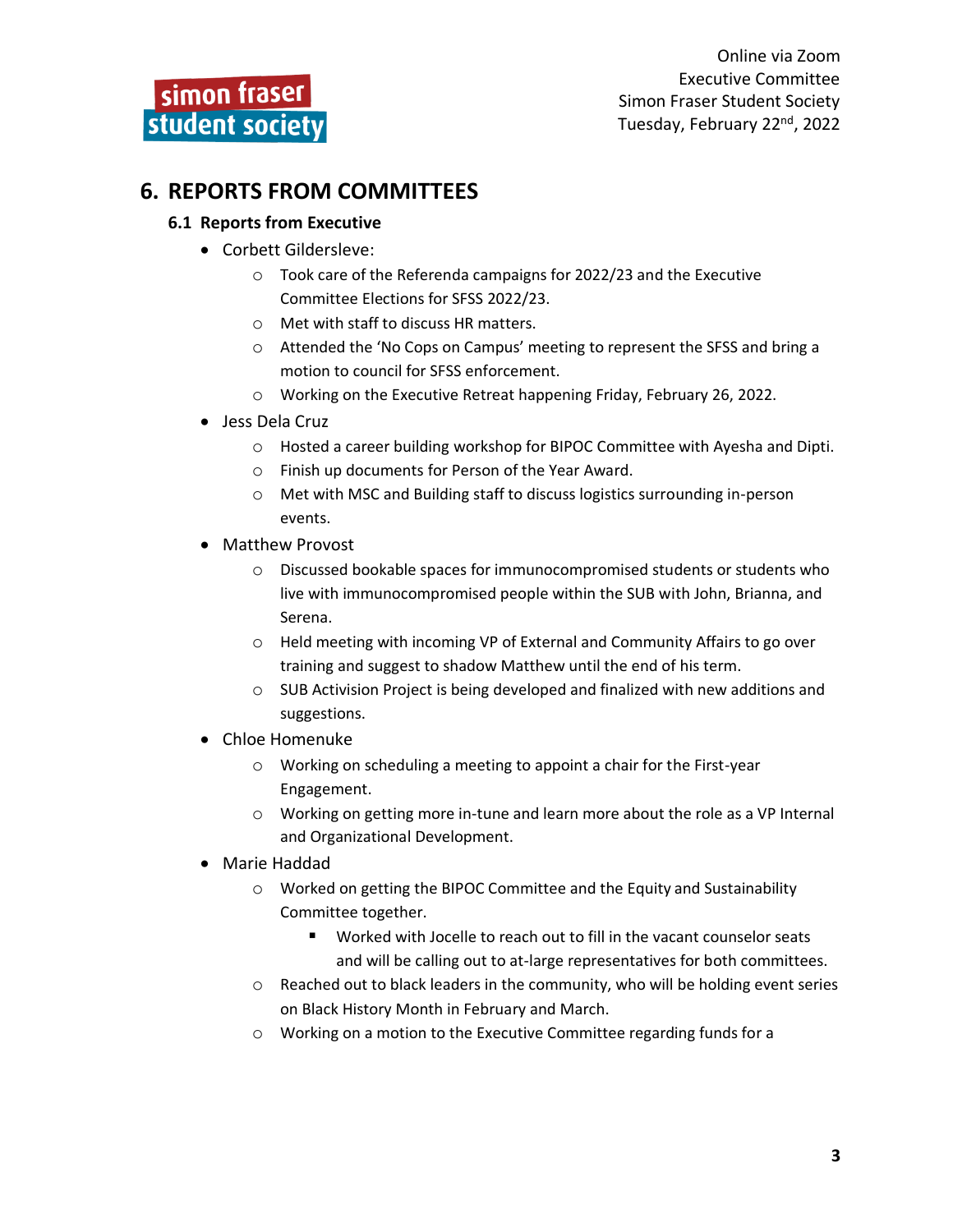

Vancouver black library.

- o Worked on bringing the plaque to the SFSS and its placement.
- o Looked into placing the SFSS logo at the SFU stadium.
- Almas Phangura
	- o Worked on budget consultation that the 2022/23 referendum approved.
	- o Wooked at setting up FASC meetings to meet for approval purposes.
	- o Looked into the logistics of getting a FIC Representative on Council.
	- o Motioned for \$41,000 for international student bursary is also going to council next week.
- Serena Bains
	- o AC met and discussed recommendations from the SUB audit.
	- $\circ$  Looked into working with Plan Institute and suggest them to come and give us a presentation on their goals for collaboration with the SFSS.
	- o Onboarded and working to onboard new members to the AC and UAA.
	- o Met with people from OOC and SFPIRG to discuss the Self-Care kits and how the SFSS can help with funding.

#### **6.2 Reports from Staff**

- John Walsh
	- o Set the building to re-open with regards to safe distancing, access control, and custodial.
	- o Did an extensive review of the building with the architect and the Director of Campus Planning on where the SFSS stands with its projects.
	- o Working on a project requesting to retrofit the some of the washrooms to be accessible washrooms on the third floor.
		- Will be contacting the AC to request funding.
- Ayesha Khan
	- o Working on several HR-related tasks.
	- o Working on the "Day in the Life of" project for staff members, so they know what their colleagues' position and what their functions are.
	- o Procured technology equipment (eg. computers and laptops) for staff.
	- o Drafted the annual staff performance review, which is currently pending for approval from HRP.
- Emmanuela Droko
	- o Working on Executive Retreat for Friday, Feb 25, 2022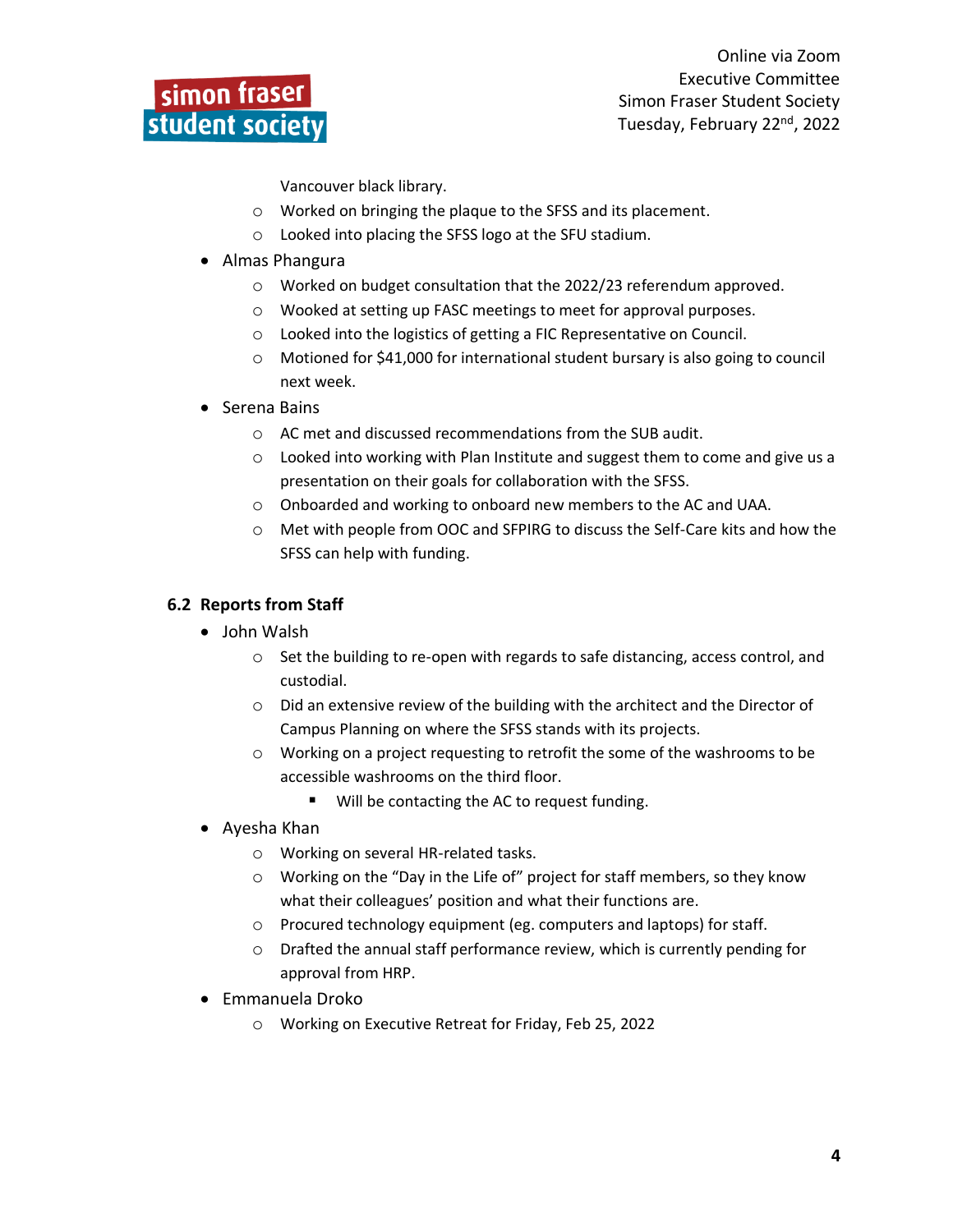

- o Working on Admin tasks (eg. hiring committee, performance reviews, and etc.)
- o Met with Matt, Serena, Muriel, and Beaty about 2022 lobbying and advocacy.
- o Meet with Chloe and Corbett about action items and policy reviews for 2021/2022.

# **7. REPORT ON MOTIONS PASSED BETWEEN MEETINGS VIA EMAIL**

#### **7.1 Purchase of up to \$5000 in F95 Masks – MOTION EXEC 2022-02-22:03**

Whereas the Executive Committee on February 8th, 2022 passed a motion to allocate \$30,000 from 861/20 COVID Response to a new line item called Membership PPE for the purchase of masks to be distributed to our membership;

Whereas the Executive Committee can spend up to \$5,000 on budgeted items as per the SFSS Bylaws;

Be it resolved that the Executive Committee approve spending up to \$5,000 to purchase F95 masks to distribute to our membership;

Be it further resolved that the Executive Committee recommend Council to approve purchasing more masks for distribution to membership.

**APPROVED VIA EMAIL**

## **8. NEW BUSINESS**

**8.1 Funding for International Students- MOTION EXEC 2022-02-22:04 SUBMITTED BY:** VP Finance and Services "Almas Phangura"

#### **Chloe/Matthew**

Whereas international students in Canada do not have access to as many loans and funding options like domestic students;

Whereas the Vice President of Finance and Services has been looking for ways to increase funding for international students;

Whereas the idea was brought forward by VP Finance and Services to the Executive Committee, which have had discussions around the need for one such fund over the last couple of months;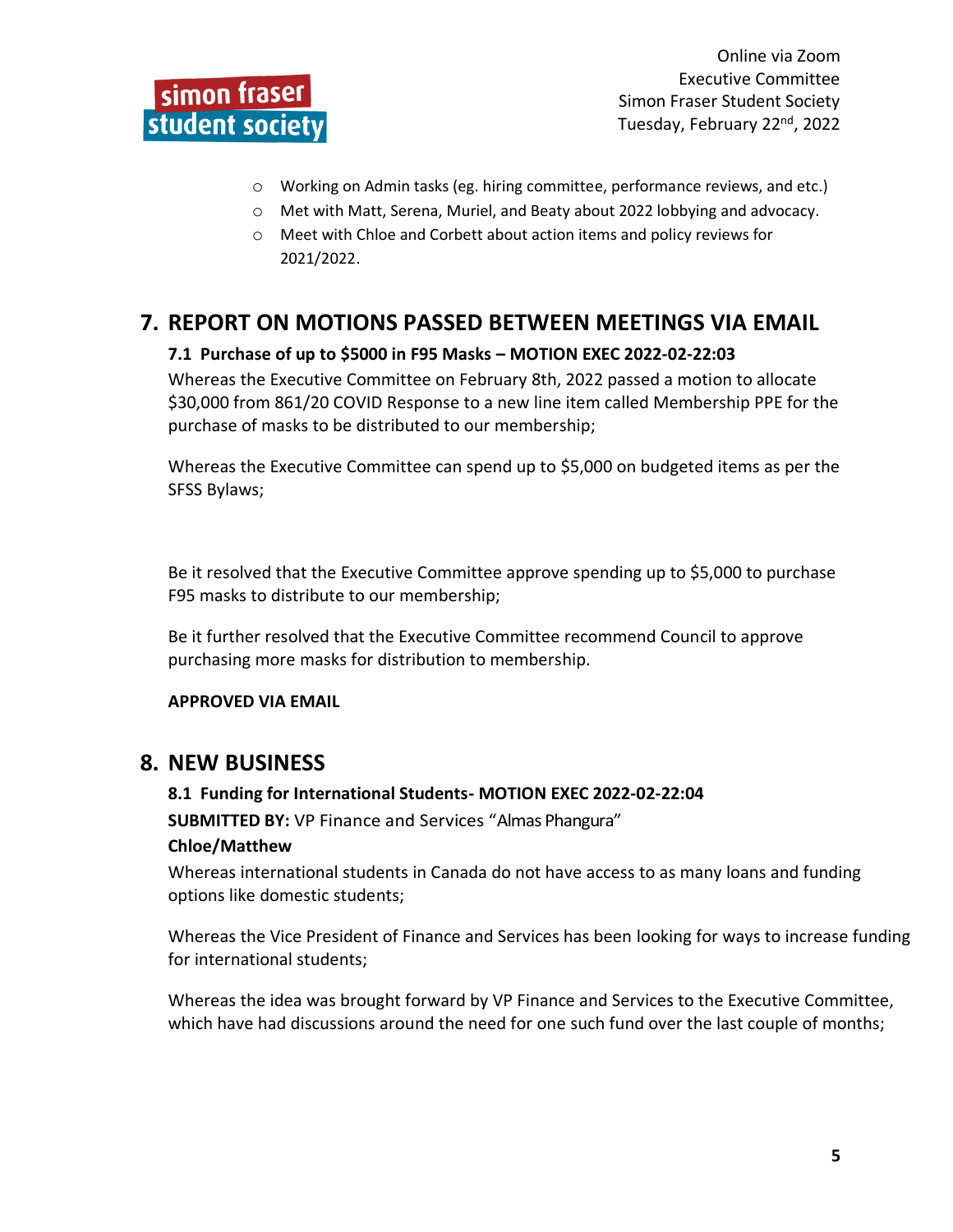Be it resolved that the Executive Committee recommend to Council to set aside \$41,000 for this funding/grant;

Be it further resolved that the Executive Committee recommend to Council to submit a dedicated student fee question for the Fall 2022 or Spring 2023 referendum period to make this funding/grant sustainable;

## **CARRIED AS AMMENDED**

- Decided to set aside \$41,000 for thus fund/grant.
- Recommend a referendum for the upcoming elections to make this sustainable for the future.

## **8.2 Associate Vice-President External & Community Affairs Appointment - MOTION EXEC 2022-02-22:05**

**SUBMITTED BY:** VP External and Community Affairs "Matthew Provost"

## **Matthew/Chloe**

Whereas Eshana Baran has recently been elected as the incoming 2022-23 Vice-President External & Community Affairs,

Whereas Eshana Baran has to commit to training prior to their term in office and this will support their onboarding,

Whereas the current Vice-President External & Community Affairs Matthew Provost has ongoing projects and projects outlined in their portfolio,

Be it resolved to appoint Eshana Baran as the Associate Vice-President External & Community Affairs until April 31st 2022

## **CARRIED UNANIMOUSLY**

- Good opportunity for Eshana to learn and get an idea of how the role works and what they can do to help the SFSS and the other members.
- Getting Eshana how to draft issues policies and get used to how it is carried out.
- It is a good way to onboard new members, instead of just one month, as there is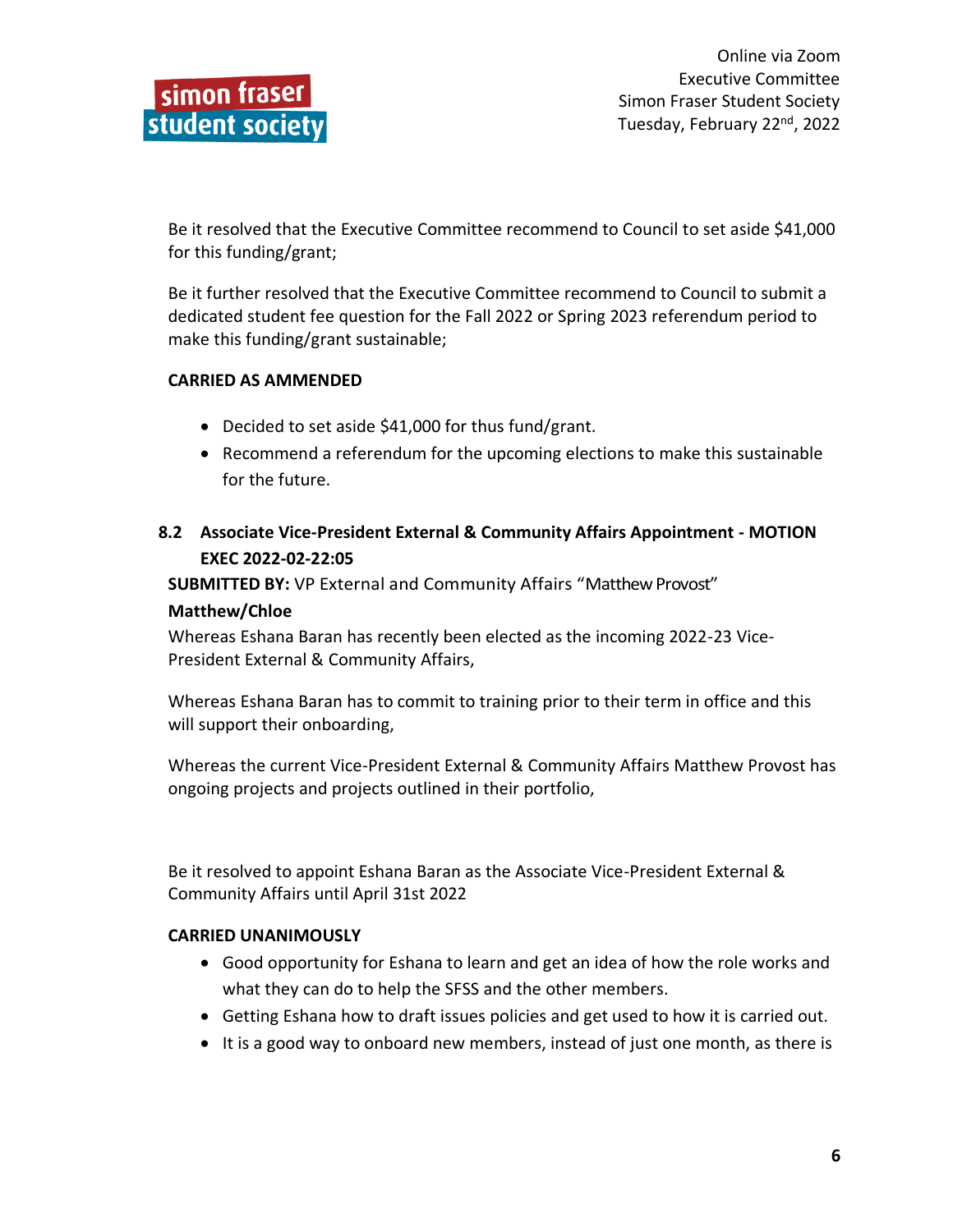

a lot of information to go through.

#### **8.3 New Mode Subscription - MOTION EXEC 2022-02-22:06**

**SUBMITTED BY:** Acting President "Corbett Gildersleve"

#### **Corbett/Marie**

Whereas the SFSS has used New/Mode for a number of advocacy projects this year;

Whereas New/Mode has multiple types of pricing plans;

Whereas the President has contacted New/Mode to discuss options;

Whereas the SFSS has subscribed to the Campaign Builder plan in the past;

Whereas the annual plan for this subscription is above what the Executive Committee can spend as per our bylaws;

Be it resolved that the Executive Committee approve recommending to the Council the approval and reallocation of up to \$6,500 from operating surplus to line item 735/17 - Subscriptions for communication's department annual Campaign Builder New/Mode subscription;

Be it further resolved that the new subscription is added and listed in the communication department budget under the subscription line item as a note for future SFSS budgets.

## **CARRIED AS AMENDED**

- Get the "Campaign Builder" package first and then decide if an upgrade is needed.
	- o It will be helpful to see how to engage students further and have multiple options on how to do it.
- Recommend the amount of the package to the Council as the total for 12 months is outside of the Executive Committee's budget amount for approval.

## **8.4 SFSS Executives Support to Kickstart to Vancouver Black Library - MOTION EXEC 2022-02-22:07**

**SUBMITTED BY:** VP Equity and Sustainability "Marie Haddad" **Marie/Matthew**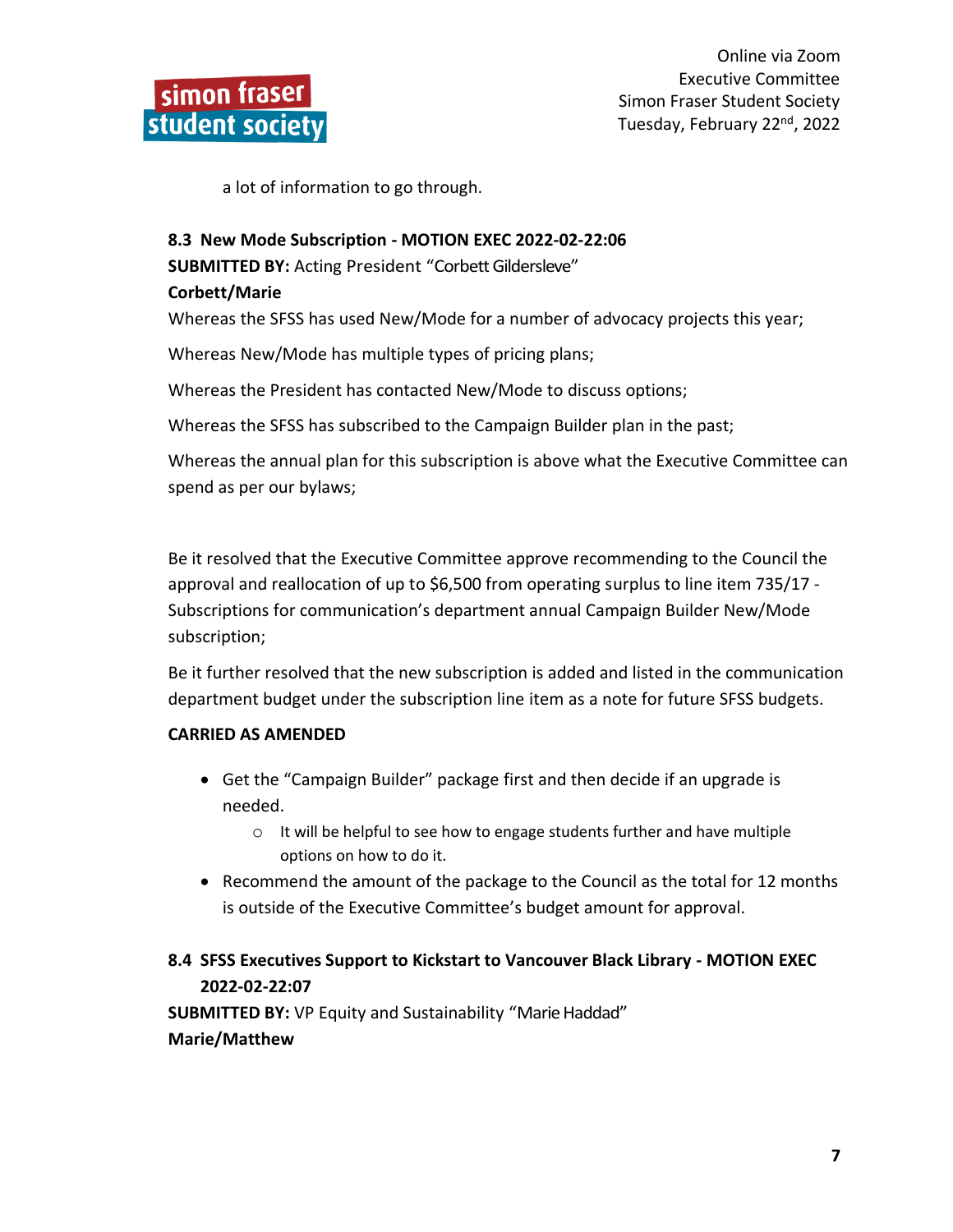Whereas the month of February was officially recognized by the House of Commons in 1995 as Black History Month and this milestone was spearheaded by the Honorable Jean Augustine, the first Black woman to sit in the House of Commons;

Whereas the SFSS passed a motion on February 1st, 2019 to formally recognize Black History Month;

Whereas the SFSS has an Issues Policy (IP-2) titled Black History Month supporting the Black community and highlighting achievements outside of trauma and struggle while focusing on Black love, art, and joy;

Whereas the SFSS has an Issues Policy (IP-8) titled Anti-Racism that notes there are systemic barriers that prevent the Black community from reaching their full potential within institutions as a direct result of the exclusion of racialized people from the creation and implementation of space, programs, policies, and practices;

Whereas the SFSS uses resources to amplify and support the efforts of Black groups doing anti-racism and anti-oppression work;

Whereas IP-8 notes that the SFSS works to celebrate and amplify Black, Indigenous, and People of Colour, while exploring topics outside of racism and social justice, such as art, athletics, journalism, etc. and supports equity initiatives to reduce disproportionate impacts of anti-Black racism;

Whereas what so-called Vancouver referred to as "urban renewal" demolished the city's first and last Black community, Hogan's Alley, which as a result eradicated identifiable Black neighbourhoods which had great impacts on the community, including but not limited to: a lack of Black safe spaces, areas to learn and the inability to experience a community built through an intersectional lens;

Whereas the Van Black Library is a not-for-profit initiative that seeks to raise funds in order to foster a nurturing community environment for Black people in Vancouver in the form of a library. The proposal is a library run by Black organizers, dedicated to Black and BIPOC community members. This is a space not only to sign out books for free but this is also intended to be used as a study space, a relaxing and safe space. It caters to the needs of the Black community first and foremost. Moreover, the long-term goal is that the Van Black Library can be a springboard for other initiatives like group therapy, community care efforts in the realm of fundraising, childcare, art exhibitions, poetry readings, book clubs, zine-making, and more;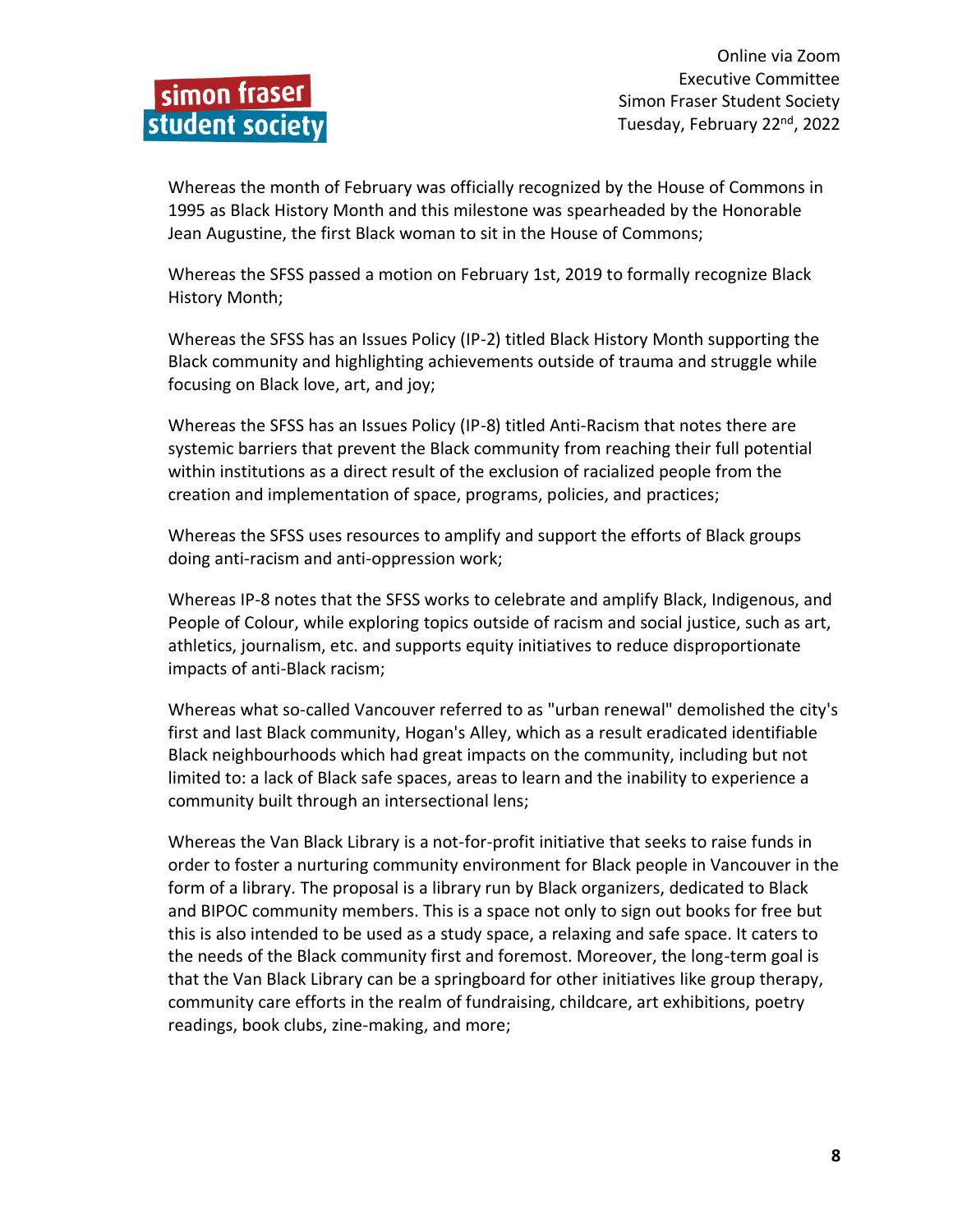Whereas the Van Black Library is requesting funds to cover costs like the studio rental costs for the operation of the library, costs for furnishing, funds for initiatives, and more;

Be it resolved that the SFSS Executive Committee allocate \$3000 from line 824/20 of the Equity and Sustainability Fund in order to support the Van Black Library for Black History Month but to also amplify and support the need for more safe Black space.

#### **CARRIED UNANIMOUSLY**

- It will be a great for the SFSS to help establish a community-based space in Vancouver that is tailored for the black community.
- There have been other bookstores created and designed for Indigenous communities that have gone back to those communities and supported them greatly.

## **8.5 Funding for SFSS Black History Month - MOTION EXEC 2022-02-22:08**

**SUBMITTED BY:** VP Equity and Sustainability "Marie Haddad"

## **Marie/Chloe**

Whereas, the month of February was officially recognized by the House of Commons in 1995 as Black History Month and this milestone was spearheaded by the Honorable Jean Augustine, the first Black woman to sit in the House of Commons;

Whereas, the SFSS passed a motion on February 1st, 2019 to formally recognize Black History Month;

Whereas, the SFSS has an Issues Policy (IP-2) titled Black History Month supporting the Black community and highlighting achievements outside of trauma and struggle while focusing on Black love, art, and joy;

Whereas, IP-8 notes that the SFSS works to celebrate and amplify Black, Indigenous, and People of Colour, while exploring topics outside of racism and social justice, such as art, athletics, journalism, etc. and supports equity initiatives to reduce disproportionate impacts of anti-Black racism;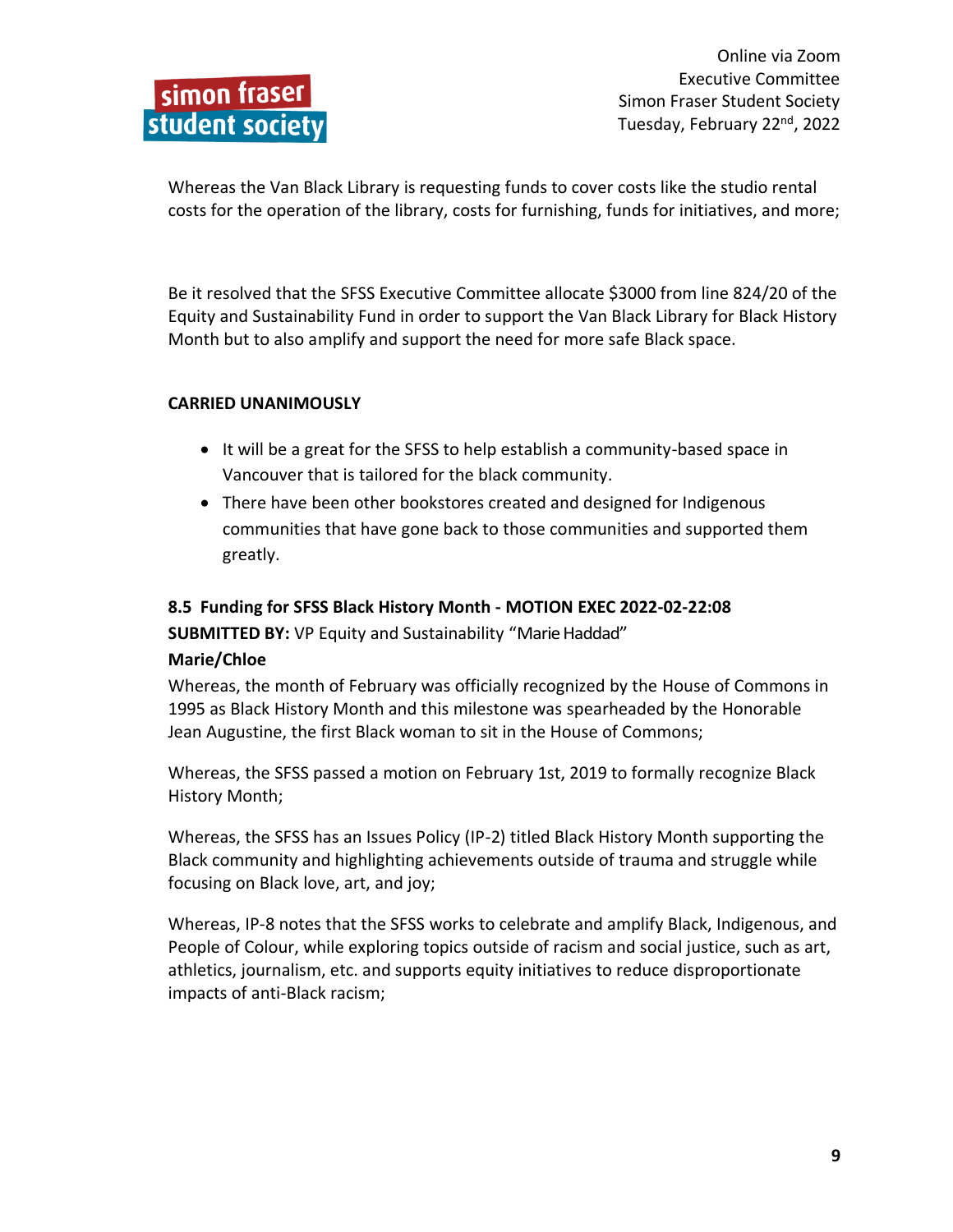Whereas, VP Equity and Sustainability, Marie Haddad, and VP Events and Student Affairs have initiated a project to hold events to amplify Black History Month not only during February but during March in order to ensure that events pertaining to celebrating Black folks and centering the Black community should go beyond just the month of February;

Whereas, this series will consist of 3 events surrounded around Black History Month and topics touching on identity and how we navigate space, mindfulness, and mediation, and Black joy and excellence;

Whereas, funds are needed to cover costs for honorariums for speakers to honor their labor, totaling \$2,200.00;

Whereas, the Equity and Sustainability Committee (ESC) has been unable to pass motions through the committee as they have been unable to meet quorum; therefore, is unable to have this motion under ESC;

Be it resolved that the SFSS Executive allocate \$2,200.00 from line 824/20 of the Equity and Sustainability Fund in order to support this series of events;

Be it further resolved that VP Equity and Sustainability will notify the Equity and Sustainability Committee of this motion at the next formal meeting.

## **CARRIED UNANIMOUSLY**

- Hosting three workshops, one in February and the other two in March.
- It will be important to highlight that the issues and more awareness is brought to them not only during the month of February but after that.
- Need to hear from people, who can further expand on our knowledge of Black History.

## **9. DISCUSSION ITEMS**

#### **9.1 Indian Residential School Survivors & Kin Tuition Waiver**

**SUBMITTED BY:** VP External and Community Affairs "Matthew Provost"

• Postponed until next Executive Committee meeting on March 8, 2022

#### **9.2 PHO Guideline Updates**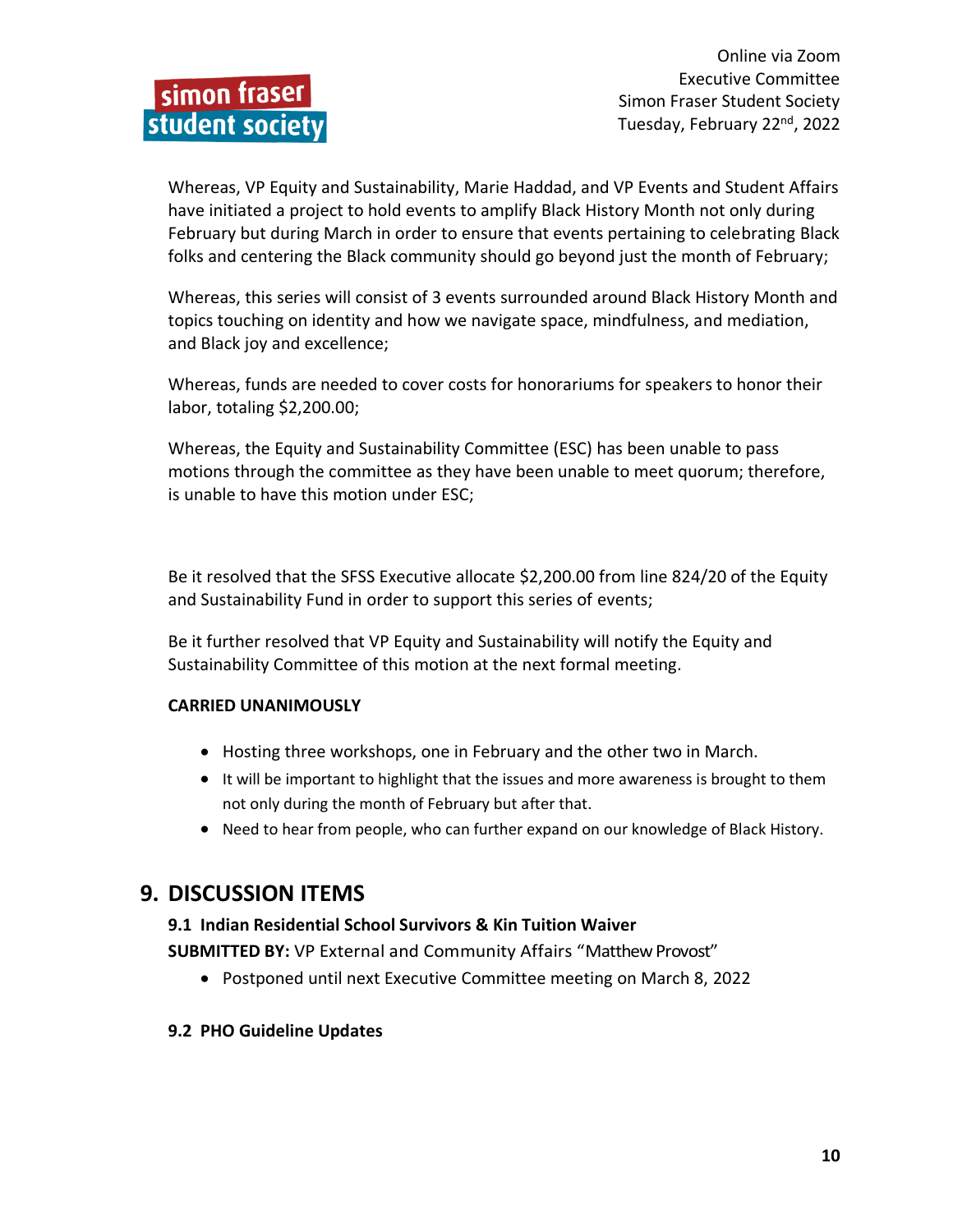

**SUBMITTED BY:** VP External and Community Affairs "Matthew Provost"

• Postponed until next Executive Committee meeting on March 8, 2022

## **9.3 BHM Events & Workshops**

**SUBMITTED BY:** VP Equity and Sustainability "Marie Haddad"

• Postponed until next Executive Committee meeting on March 8, 2022

## **9.4 Donation From Referendum Questions**

**SUBMITTED BY:** Acting President (Chair) "Corbett Gildersleve"

• Postponed until next Executive Committee meeting on March 8, 2022

## **9.5 SFSS Response to SFU's 2022-2023 Budget**

**SUBMITTED BY:** Acting President (Chair) "Corbett Gildersleve"

• Postponed until next Executive Committee meeting on March 8, 2022

## **9.6 SFSS Election and Referenda Next Steps**

**SUBMITTED BY:** Acting President (Chair) "Corbett Gildersleve"

- Postponed until next Executive Committee meeting on March 8, 2022
- **9.7 Executive Committee Approval for Important Updated SUB Safety Protocols to be Aware of**

**SUBMITTED BY:** VP Events and Student Affairs "Jess Dela Cruz"

• Postponed until next Executive Committee meeting on March 8, 2022

## **9.8 Engagement with SFU Students and Community**

**SUBMITTED BY:** Acting President (Chair) "Corbett Gildersleve"

**PRESENTED BY:** Executive Director of Communications and Marketing "Kristin Linklater"

- Looking to update the current strategic plan for SFU to be Canada's engaged university, with students, communities, and research.
	- o Seeking to reach out to the community to ask what the purpose of SFU should be and next steps.
	- o Looking to engage with students, who are in their final years of graduation or alumni to hear their thoughts and opinions on the matter.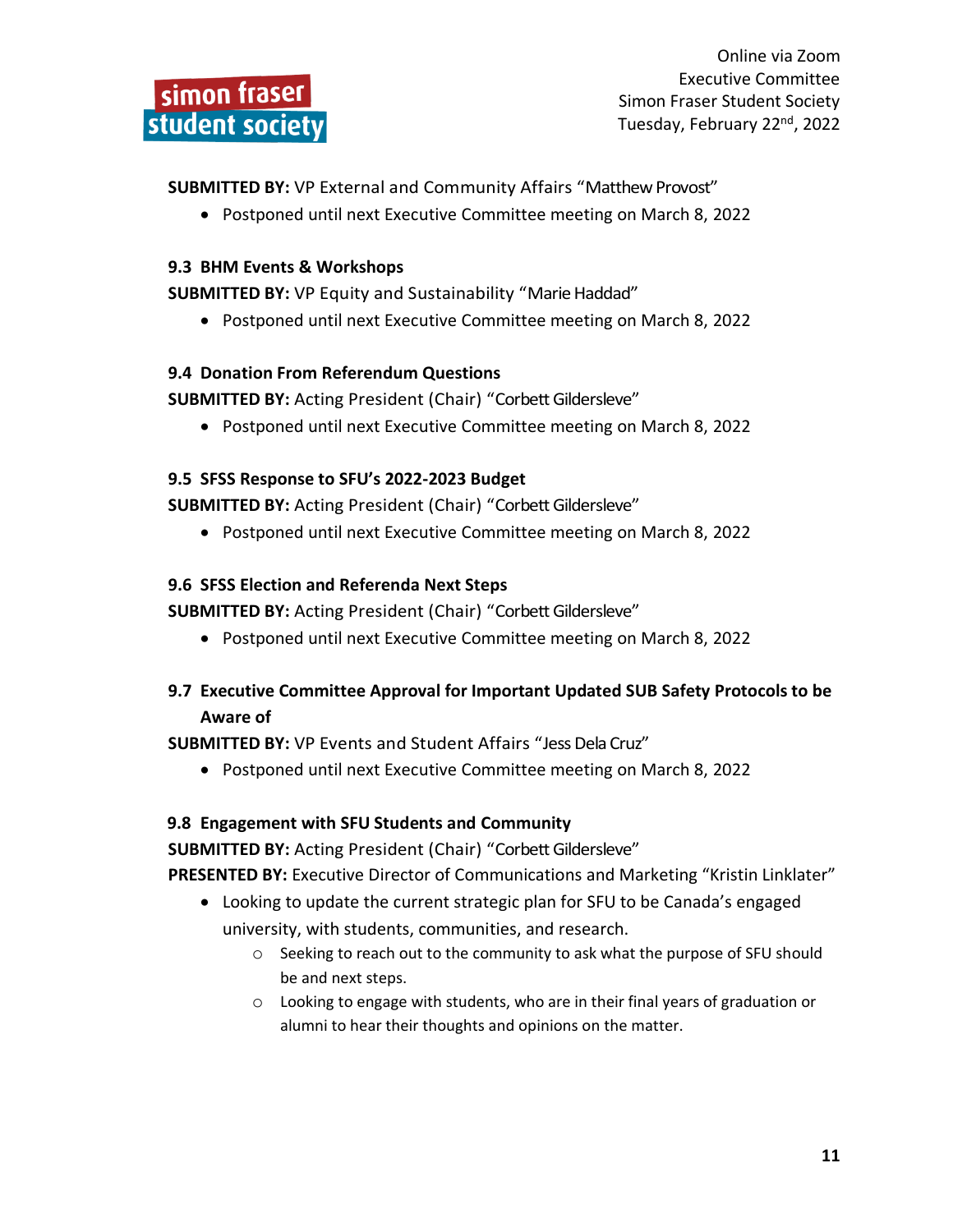- Proactiveness in centering student voices and how certain events (COVID-19, Black Lives Matter movement, Indigenous matters, and more) impact their lives and educational experience.
	- o Shows that SFU is an institution that addresses hardships and the realities students face during their university years.
- Prioritization on BIPOC communities, Indigenous students, Black students, and Asian students because their feedback will be different from each other.
	- o For example, there has been an increase of anti-Asian racism and there is a need to look into how to address it internally and how that impacts their educational experience.
	- o Make sure that those people are heard and that the changes will reflect their experiences, as it shows that SFU is listening and is taking the critiques and recommendations those groups have expressed.
- Jess and Gabe met with Lisa from Student Affairs to look into how important it is that to consult with students they need to be compensated.
	- o If conversations are around cultural experiences there need to be support systems in place, in case a participant is triggered.
	- o Make meeting times accessible, as students cannot meet during the regular 9:00  $am - 5:00$  pm times.
- Make students aware that SFU is changing the strategic plan, so they know that if they can be involved in the process, they can be.
- SFU should continue to center and support EDI initiatives in their strategic plans when it comes to vision and values.
- Possible Town Hall to consult with students on what they want and need.

# **10. IN-CAMERA**

## **10.1 MOTION EXECUTIVE 2022-02-22:09**

## **Corbett/Jess**

Be it resolved to go in-camera for the remainder of the meeting.

## **CARRIED UNANIMOUSLY**

- Staffing Support
- **SUBMITTED BY:** VP External and Community Affairs "Matthew Provost"
- JOG Report